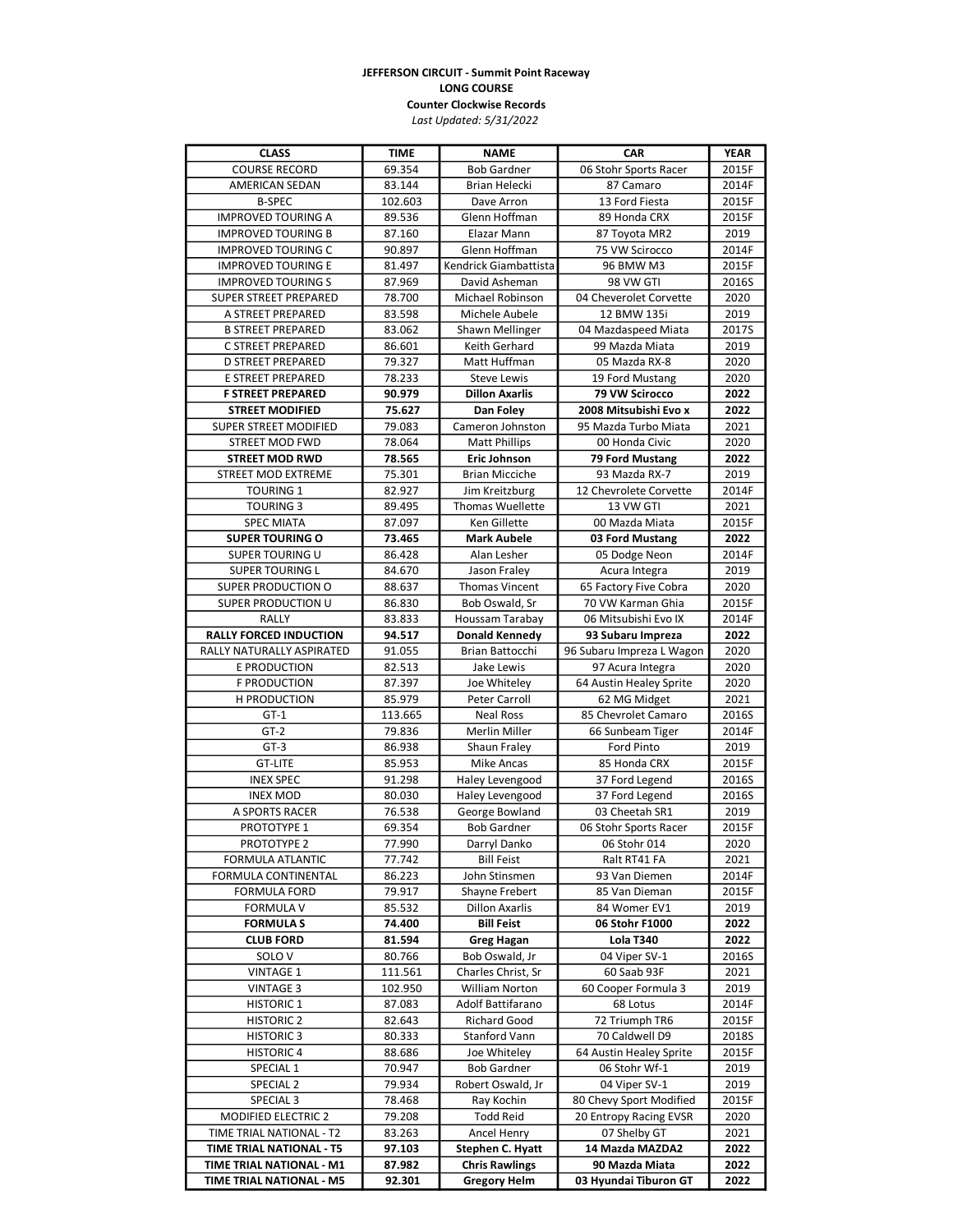### **Drivers Who Beat Records at 2022 Spring Jefferson**

|                                 | <b>OLD RECORD</b>     |                       | <b>NEW RECORD</b> |             |                       |                       |             |
|---------------------------------|-----------------------|-----------------------|-------------------|-------------|-----------------------|-----------------------|-------------|
| <b>CLASS</b>                    | <b>NAME</b>           | <b>CAR</b>            | <b>TIME</b>       | <b>YEAR</b> | <b>DRIVER</b>         | <b>CAR</b>            | <b>TIME</b> |
| <b>F STREET PREPARED</b>        | Dillon Axarlis        | 79 VW Scirocco        | 91.610            | 2020        | Dillon Axarlis        | 79 VW Scirocco        | 90.979      |
|                                 |                       |                       |                   |             | Mike Axarlis          | 79 VW Scirocco        | 91.473      |
| <b>STREET MODIFIED</b>          | Mark Aubele           | 12 BMW 135i           | 79.218            | 2020        | Dan Folev             | 2008 Mitsubishi Evo x | 75.627      |
| <b>STREET MOD RWD</b>           | Eric Johnson          | 79 Ford Mustang       | 79.854            | 2021        | Eric Johnson          | 79 Ford Mustang       | 78.565      |
| SUPER PRODUCTION O              | <b>Thomas Vincent</b> | 65 Factory Five Cobra | 2020              | 2020        | Mark Aubele           | 03 Ford Mustang       | 73.465      |
| <b>RALLY FORCED INDUCTION</b>   | Donald Kennedy        | 93 Subaru Impreza     | 94.623            | 2020        | Donald Kennedy        | 93 Subaru Impreza     | 94.517      |
| <b>FORMULA S</b>                | Josh Reinard          | 99 Star Formula Mazda | 76.093            | 2019        | Bill Feist            | 06 Stohr F1000        | 74.400      |
|                                 |                       |                       |                   |             | Dave Cutchins         | 2011 Stohr F-1000     | 74.892      |
| <b>CLUB FORD</b>                | Michael Company       | 73 Ford Merlyn        | 83.357            | 2020        | Greg Hagan            | Lola T340             | 81.594      |
|                                 |                       |                       |                   |             | Michael Company       | 73 Ford Merlyn        | 81.631      |
| TIME TRIAL NATIONAL - T5        | No Record             |                       |                   |             | Stephen C. Hyatt      | 14 Mazda MAZDA2       | 97.103      |
| <b>TIME TRIAL NATIONAL - M1</b> | No Record             |                       |                   |             | <b>Chris Rawlings</b> | 90 Mazda Miata        | 87.982      |
| TIME TRIAL NATIONAL - M5        | <b>No Record</b>      |                       |                   |             | Gregory Helm          | 03 Hyundai Tiburon GT | 92.301      |



Photo Credit Wayne Domkowski, blackdiamondimaging.com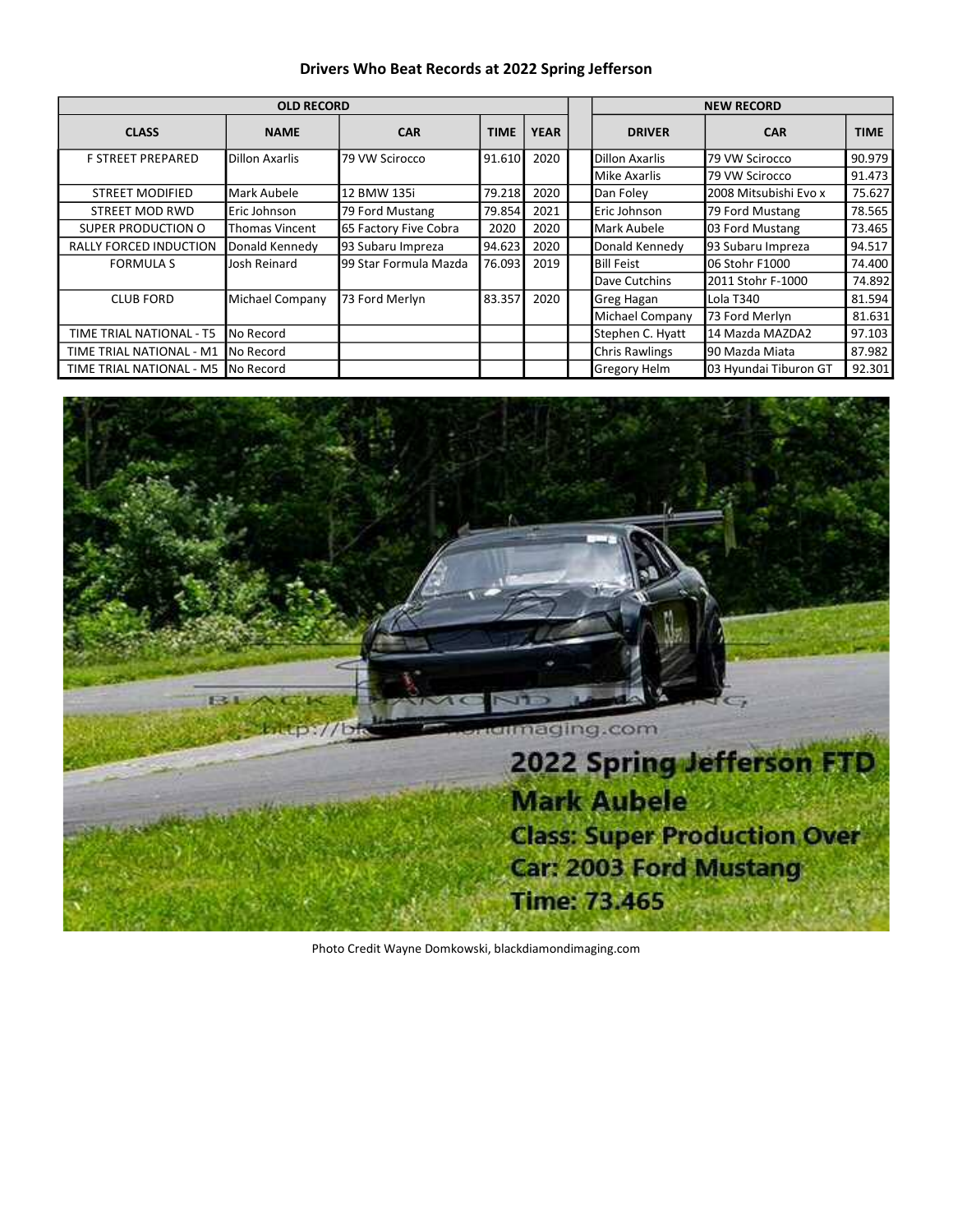

**2022 Spring Jefferson Dash Blue Mountain Region - SCCA May 28-29, 2022 Event 1 PHA Championship Event**



www.ProntoTimingSystem.com

#### **Final Results**

| Pos                   | <b>Nbr</b><br>Driver's name<br><b>Improved Touring B</b> | Car                          | Drivers: 2 | <b>Sponsor</b>                                       | Course 1<br><b>Trophies: 1</b>                                            |                                                                           |                                                                | <b>Best Time</b> |         |
|-----------------------|----------------------------------------------------------|------------------------------|------------|------------------------------------------------------|---------------------------------------------------------------------------|---------------------------------------------------------------------------|----------------------------------------------------------------|------------------|---------|
| 1                     | 188 James Oswald                                         | 1984 Volkswagen Rabbit       |            |                                                      | 101.085                                                                   | 99.599                                                                    |                                                                | 99.599           |         |
| $\overline{c}$        | 881 Emily Oswald                                         | 1984 Volkswagen Rabbit       |            |                                                      | 111.011                                                                   | 108.324                                                                   | 105.657                                                        | 102.554          |         |
|                       |                                                          |                              |            | Eagle auto radiator, Pollacks<br>Towing              | 104.395                                                                   | 103.606                                                                   | 102.554                                                        | (2.955)          |         |
| <b>Touring 3</b>      |                                                          |                              | Drivers: 1 |                                                      | <b>Trophies: 1</b>                                                        |                                                                           |                                                                |                  |         |
| 1                     | 97 Rick Terrill                                          | 2017 Ford Mustang Ecoboost   |            |                                                      | 95.939<br>92.360<br>93.857<br>91.358<br>94.580<br>92.191                  | 97.635<br>95.559<br>92.860<br>92.179<br>92.828                            | 93.341<br>94.257<br>92.548<br>92.265<br>91.192                 | 91.192           |         |
|                       | <b>Super Production O</b>                                |                              | Drivers: 2 |                                                      | <b>Trophies: 1</b>                                                        |                                                                           |                                                                |                  |         |
| 1                     | 53 Mark Aubele                                           | 2003 Ford Mustang            |            |                                                      | 74.008<br>73.465                                                          | 73.611                                                                    | <b>DNF</b>                                                     | 73.465           | CR, FTD |
| $\overline{c}$        | 91 Thomas Vincent                                        | 1965 Factory Five Cobra      |            |                                                      | 98.118                                                                    | 109.288                                                                   | 95.489                                                         | 88.428           |         |
|                       |                                                          |                              |            | Edward Jones Financial, Already<br>Cut Lawn Care and | 88.428                                                                    | 90.602                                                                    | 90.301                                                         | (14.963)         |         |
|                       |                                                          |                              |            |                                                      | 88.858                                                                    | 92.923                                                                    | <b>DNF</b>                                                     |                  |         |
|                       | <b>Rally Forced Induction</b>                            |                              | Drivers: 1 |                                                      | <b>Trophies: 1</b>                                                        |                                                                           |                                                                |                  |         |
| 1                     | 931 Donald Kennedy                                       | 1993 Subaru Impreza          |            | Steve Moyer Subaru, KAM                              | 101.641                                                                   | 99.840                                                                    | 99.882                                                         | 94.517           | CR      |
|                       |                                                          |                              |            | Specialties                                          | 100.162                                                                   | 98.646                                                                    | 98.790                                                         |                  |         |
|                       |                                                          |                              |            |                                                      | 97.951<br>94.517<br>94.838                                                | 96.452<br>95.836                                                          | 96.466<br>94.998                                               |                  |         |
| <b>F</b> Production   |                                                          |                              | Drivers: 1 |                                                      | <b>Trophies: 1</b>                                                        |                                                                           |                                                                |                  |         |
| 1                     | 6 Alan Lesher                                            | 1996 Dodge Neon              |            |                                                      | 101.787<br>98.379<br>101.800<br>94.686<br>96.086                          | 100.417<br>97.334<br>97.837<br>94.801<br>95.401                           | 99.070<br>95.626<br>97.314<br>96.350                           | 94.686           |         |
| $GT-3$                |                                                          |                              | Drivers: 1 |                                                      | <b>Trophies: 1</b>                                                        |                                                                           |                                                                |                  |         |
| 1                     | 57 Grace Huntzinger                                      | 1986 Volkswagen Scirocco 16V |            |                                                      | 110.095<br>109.096<br>109.968<br>106.190<br>103.072<br>103.357<br>100.414 | 110.123<br>107.769<br>112.743<br>105.132<br>104.290<br>101.933<br>100.177 | 107.418<br>106.924<br>103.807<br>103.601<br>101.645<br>102.227 | 100.177          |         |
| <b>GT-Lite</b>        |                                                          |                              | Drivers: 1 |                                                      | <b>Trophies: 1</b>                                                        |                                                                           |                                                                |                  |         |
| 1                     | 43 Donald McLaughlin 1983 Renault 5                      |                              |            |                                                      | 109.025<br>108.364                                                        | 107.564<br>106.629                                                        | 108.772<br>104.697                                             | 104.697          |         |
| <b>Inex Mod</b><br>1  | 181 Robert Oswald Jr.                                    | 2000 US Legends 1937 Ford Se | Drivers: 1 |                                                      | <b>Trophies: 1</b><br>95.248<br>96.934<br>97.374<br>93.659                | 95.666<br>98.842<br>96.559                                                | 97.782<br>97.958<br>93.649                                     | 93.649           |         |
| <b>A Sports Racer</b> |                                                          |                              | Drivers: 1 |                                                      | <b>Trophies: 1</b>                                                        |                                                                           |                                                                |                  |         |
| 1                     | 21 Bryan Fritzler                                        | 2018 Fritzler Raven          |            |                                                      | 92.166<br>88.128<br>89.807<br>87.422                                      | 92.553<br>90.077<br>88.223<br>86.768                                      | 90.290<br>92.280<br>90.079<br>88.934                           | 86.768           |         |
| <b>Formula V</b>      |                                                          |                              | Drivers: 1 |                                                      | <b>Trophies: 1</b>                                                        |                                                                           |                                                                |                  |         |
| $\mathbf{1}$          | 099 Tammy Oswald                                         | 1999 Protoform P 2.5         |            | Eagle Auto Radiator                                  | 106.615<br>99.728<br>97.063<br>93.353<br>91.238                           | 105.928<br>96.143<br>97.932<br>93.087<br>93.454                           | 102.810<br>95.402<br>94.231<br>92.413                          | 91.238           |         |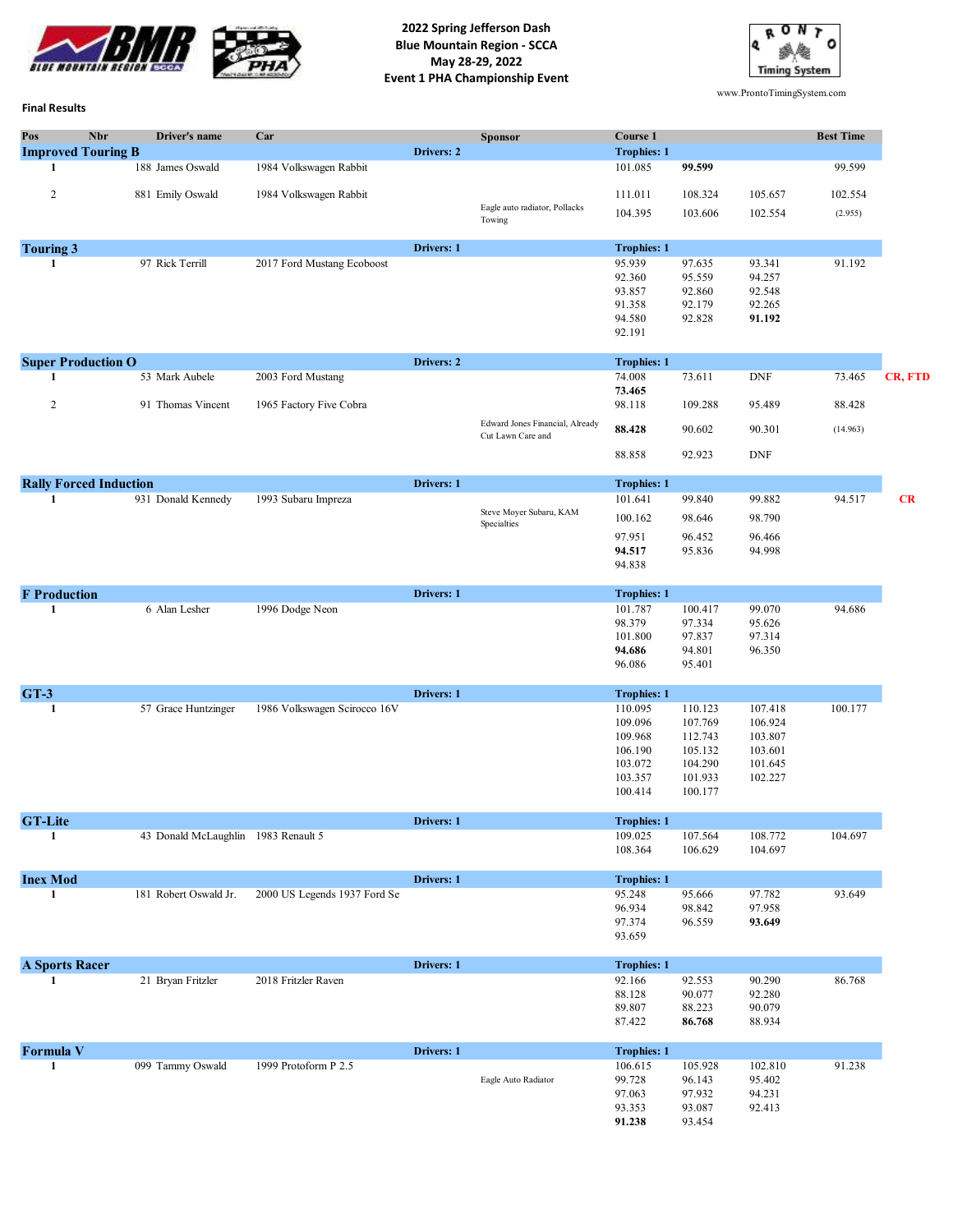| Pos<br><b>Formula S</b> | <b>Nbr</b><br>Driver's name                   | Car                                         | Drivers: 4 | <b>Sponsor</b>  | Course 1<br><b>Trophies: 2</b>                           |                                                          |                                                          | <b>Best Time</b>    |           |
|-------------------------|-----------------------------------------------|---------------------------------------------|------------|-----------------|----------------------------------------------------------|----------------------------------------------------------|----------------------------------------------------------|---------------------|-----------|
| 1                       | 95 Bill Feist                                 | 2006 Stohr F1000                            |            | J&E Sheetmetal  | 78.914<br>79.860<br>78.777<br>77.843<br>75.293<br>75.986 | 79.435<br>78.378<br>77.262<br>76.419<br>74.690           | 80.394<br>77.633<br>74.400<br>77.962<br>75.574           | 74.400              | <b>CR</b> |
| $\mathbf{2}$            | 94 Dave Cutchins                              | 2011 Stohr F-1000                           |            |                 | 77.974<br>75.725<br>77.581                               | 78.369<br>74.892<br>75.000                               | 77.189<br>75.485                                         | 74.892<br>(0.492)   |           |
| 3                       | 51 Anthony Lepera                             | 2008 Chrysler Hand built Replica            |            | ${\rm N/A}$     | 105.550<br>100.173                                       | 101.986<br>109.986                                       | 100.531<br>105.594                                       | 100.173<br>(25.281) |           |
| $\overline{4}$          | 5 James Swift                                 | 2008 Homebuilt N/A                          |            |                 | 113.324<br>106.974                                       | 110.191                                                  | <b>DNF</b>                                               | 106.974<br>(6.801)  |           |
| <b>Club Ford</b>        |                                               |                                             | Drivers: 2 |                 | <b>Trophies: 1</b>                                       |                                                          |                                                          |                     |           |
| $\mathbf{1}$            | 31 Greg Hagan                                 | Lola T340                                   |            |                 | 89.910<br>83.405<br>84.852<br>81.594                     | 86.432<br>85.480<br>83.379                               | 84.751<br>83.902<br>83.843                               | 81.594              | <b>CR</b> |
| $\overline{c}$          | 90 Michael Company                            | 1973 Merlin Kart Merlin mk-29               |            | J&E Sheetmetal  | 92.961<br>87.829<br>85.617<br>83.375<br>81.631           | 89.596<br>88.021<br>84.010<br>83.135<br>81.718           | 88.964<br>85.252<br>84.334<br>83.192                     | 81.631<br>(0.037)   |           |
| Solo V                  |                                               |                                             | Drivers: 1 |                 | <b>Trophies: 1</b>                                       |                                                          |                                                          |                     |           |
| $\mathbf{1}$            | 711 Neil Peterson                             | 1978 Vindicator Solo Vee                    |            |                 | 98.975<br>99.623<br>94.914<br>96.705<br>95.726<br>98.377 | 99.928<br>97.176<br>98.165<br>94.458<br>98.616           | 96.208<br>101.307<br>94.515<br>96.499<br>94.351          | 94.351              |           |
| <b>Vintage 3</b>        |                                               |                                             | Drivers: 1 |                 | <b>Trophies: 1</b>                                       |                                                          |                                                          |                     |           |
| 1                       | 887 William Norton                            | 1960 Cooper Formula 3                       |            |                 | 118.054                                                  | <b>DNF</b>                                               |                                                          | 118.054             |           |
| <b>Historic 3</b>       |                                               |                                             | Drivers: 1 |                 | <b>Trophies: 1</b>                                       |                                                          |                                                          |                     |           |
| 1                       | 48 Stanford Vann                              | 1970 Ford Caldwell D9                       |            | Team Highball   | 88.801<br>83.484<br>83.613<br>82.772<br>82.360           | 87.205<br>82.080<br>82.185<br>81.628<br>81.836           | 83.657<br>90.461<br>83.460<br>81.062                     | 81.062              |           |
| <b>Historic 4</b>       |                                               |                                             | Drivers: 1 |                 | <b>Trophies: 1</b>                                       |                                                          |                                                          |                     |           |
| 1                       | 61 Steven Hirschtritt                         | 1965 Austin-Healey Sprite                   |            |                 | 96.350<br>93.514<br>92.769<br>92.088<br>91.347           | 97.042<br>94.345<br>92.449<br>92.135<br>91.402           | 94.194<br>93.309<br>92.025<br>92.290                     | 91.347              |           |
| <b>Special 1</b>        |                                               |                                             | Drivers: 3 |                 | <b>Trophies: 1</b>                                       |                                                          |                                                          |                     |           |
| 1                       | 4 Bob Gardner                                 | Stohr WF-1                                  |            |                 | 77.692<br>76.360                                         | 76.666<br>76.332                                         | 76.548<br>78.350                                         | 76.332              |           |
| $\overline{c}$          | 11 George Bowland                             | 2003 -- Purpose-built / V BB                |            | Social Security | 84.007<br><b>DNF</b><br>76.917<br><b>DNF</b>             | <b>DNF</b><br>77.490<br><b>DNF</b><br>78.506             | 83.336<br><b>DNF</b><br>79.437<br>DNF                    | 76.917<br>(0.585)   |           |
| <b>Special 2</b>        |                                               |                                             | Drivers: 2 |                 | <b>Trophies: 1</b>                                       |                                                          |                                                          |                     |           |
| 1<br>2                  | 160 James Weinheimer<br>1161 james weinheimer | 1985 Volkswagen Golf<br>1985 Volkswagen GTI |            |                 | 89.533<br>88.026<br>89.673<br>86.992<br>87.304<br>98.130 | 88.286<br>87.628<br>87.497<br>86.277<br>86.306<br>96.384 | 86.457<br>89.618<br>86.835<br>87.730<br>85.534<br>96.002 | 85.534<br>92.113    |           |
|                         |                                               |                                             |            |                 | 94.983<br>93.723<br>93.068                               | 97.551<br>93.163<br>94.322                               | 95.991<br>92.113<br>94.386                               | (6.579)             |           |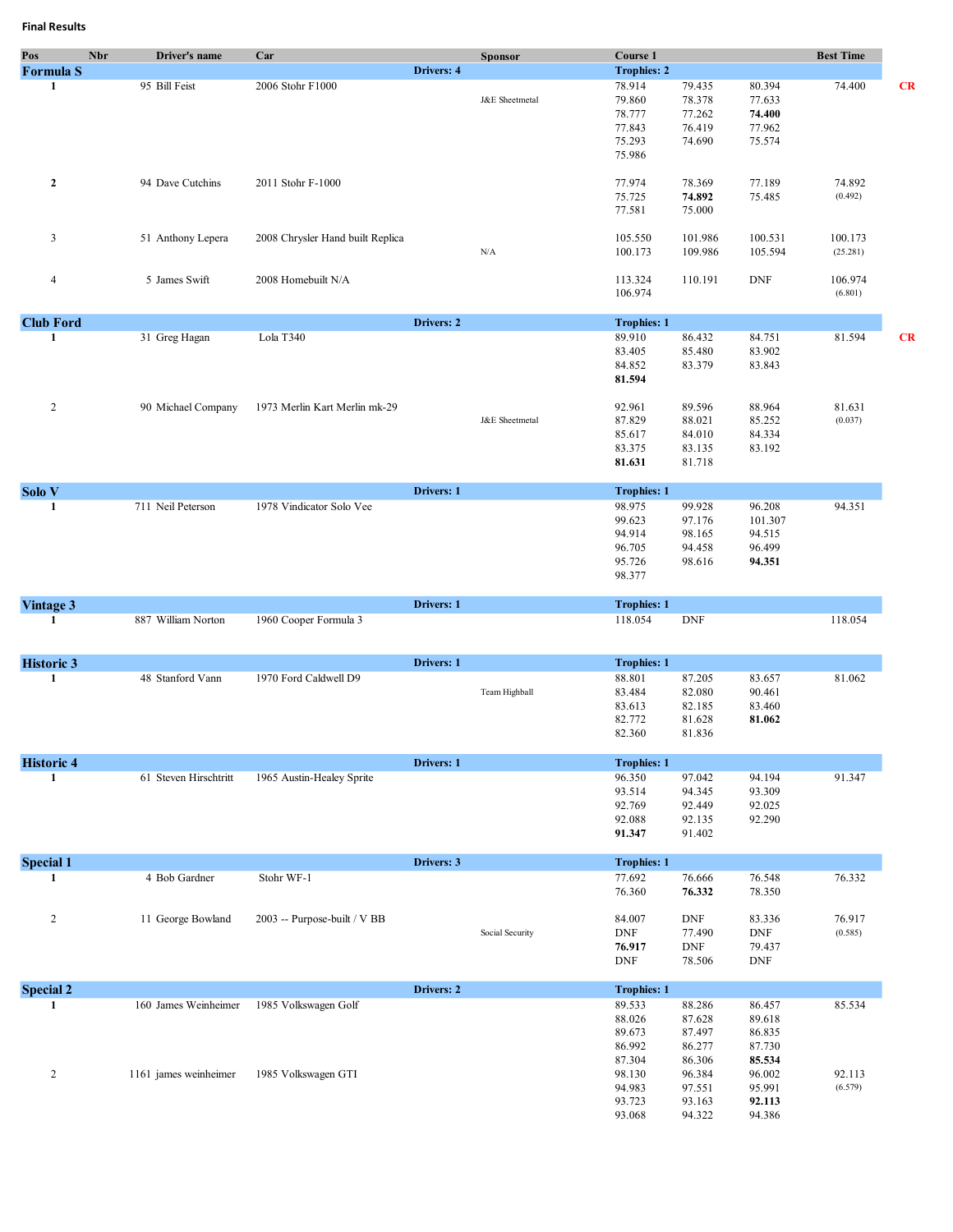| Pos                               | <b>Nbr</b> | Driver's name       | Car                                           |            | <b>Sponsor</b>                                        | Course 1                             |                  |            | <b>Best Time</b> |
|-----------------------------------|------------|---------------------|-----------------------------------------------|------------|-------------------------------------------------------|--------------------------------------|------------------|------------|------------------|
| <b>Special 3</b>                  |            |                     |                                               | Drivers: 1 |                                                       | <b>Trophies: 1</b>                   |                  |            |                  |
| 1                                 |            | 3 Dennis Graber     | 2010 Chevrolet silverado                      |            |                                                       | 92.144                               | 88.034           | 87.698     | 87.698           |
|                                   |            |                     |                                               |            | Doggedstreet Garage llc.Preserving                    | 88.425                               | <b>DNF</b>       |            |                  |
|                                   |            |                     |                                               |            | history through                                       |                                      |                  |            |                  |
| <b>Super Street Prepared</b>      |            |                     |                                               | Drivers: 1 |                                                       | <b>Trophies: 1</b>                   |                  |            |                  |
| 1                                 |            |                     | 19 Michael S Robinson 2004 Chevrolet Corvette |            |                                                       | 86.372                               | 83.093           | 81.512     | 79.775           |
|                                   |            |                     |                                               |            |                                                       | 80.348                               | 81.016           | 80.694     |                  |
|                                   |            |                     |                                               |            |                                                       | 84.315                               | 81.214           | 79.775     |                  |
|                                   |            |                     |                                               |            |                                                       | 81.032                               | 82.329           | 81.266     |                  |
| <b>B</b> Street Prepared          |            |                     |                                               | Drivers: 1 |                                                       | <b>Trophies: 1</b>                   |                  |            |                  |
| 1                                 |            | 707 Michael Daley   | 2003 Honda S2000                              |            |                                                       | 97.591                               | 96.719           | 96.998     | 94.844           |
|                                   |            |                     |                                               |            | <b>JRI</b>                                            | 98.568                               | 97.842           | 98.581     |                  |
|                                   |            |                     |                                               |            |                                                       | 96.715                               | 95.718           | 95.540     |                  |
|                                   |            |                     |                                               |            |                                                       | 96.274                               | 94.844           | 98.636     |                  |
| <b>C</b> Street Prepared          |            |                     |                                               | Drivers: 2 |                                                       | <b>Trophies: 1</b>                   |                  |            |                  |
| 1                                 |            | 86 Keith Gerhard    | 1999 Mazda miata                              |            |                                                       | 90.531                               | 89.990           | 88.212     | 87.424           |
|                                   |            |                     |                                               |            | eagle auto, mother                                    | 87.424                               | 88.285           | <b>DNF</b> |                  |
|                                   |            |                     |                                               |            |                                                       | 89.466                               | 88.319           | 87.834     |                  |
|                                   |            |                     |                                               |            |                                                       | 87.528                               | 87.835           | 87.464     |                  |
|                                   |            |                     |                                               |            |                                                       | 89.692                               | 89.279           |            |                  |
|                                   |            |                     |                                               |            |                                                       |                                      |                  |            |                  |
| $\overline{c}$                    |            | 103 George Witman   | 1999 Mazda Miata                              |            |                                                       | 101.181                              | 96.590           | 95.589     | 94.133           |
|                                   |            |                     |                                               |            | Ferrer Motorsports                                    | 94.568<br>95.450                     | 96.802<br>94.133 | 95.402     | (6.709)          |
|                                   |            |                     |                                               |            |                                                       |                                      |                  |            |                  |
| <b>D</b> Street Prepared          |            |                     |                                               | Drivers: 2 |                                                       | <b>Trophies: 1</b>                   |                  |            |                  |
| 1                                 |            | 03 Raymond Kochin   | 2010 Honda Civic                              |            |                                                       | 86.393                               | 84.879           | 84.792     | 83.518           |
|                                   |            |                     |                                               |            | <b>Broad Mountain Stone</b>                           | 84.740                               | 85.150           | 83.813     |                  |
|                                   |            |                     |                                               |            |                                                       | 84.279                               | 83.518           | 84.230     |                  |
|                                   |            |                     |                                               |            |                                                       | 84.105                               | 84.356           | 84.642     |                  |
| 2                                 |            | 003 Jody Miller     | 2010 Honda Civic Si                           |            |                                                       | 92.248                               | 92.270           | 87.891     | 85.354           |
|                                   |            |                     |                                               |            |                                                       | 88.064                               | 87.911           | 87.675     | (1.836)          |
|                                   |            |                     |                                               |            |                                                       | 86.250                               | 86.213           | 85.628     |                  |
|                                   |            |                     |                                               |            |                                                       | 85.354                               | 85.736           | 85.519     |                  |
|                                   |            |                     |                                               |            |                                                       | 91.936                               | 87.136           |            |                  |
|                                   |            |                     |                                               |            |                                                       |                                      |                  |            |                  |
| <b>F</b> Street Prepared<br>1     |            | 451 Dillon Axarlis  | 1979 Volkswagen Scirocco                      | Drivers: 4 |                                                       | <b>Trophies: 2</b><br>$\mathbf{DNF}$ | 99.038           | 95.662     | 90.979           |
|                                   |            |                     |                                               |            |                                                       | 93.584                               | 90.979           | 93.115     |                  |
|                                   |            |                     |                                               |            |                                                       | 93.080                               | 93.155           | 91.111     |                  |
|                                   |            |                     |                                               |            |                                                       |                                      |                  |            |                  |
| 2                                 |            | 45 Mike Axarlis     | 1979 Volkswagen Scirocco                      |            |                                                       | 114.465                              | <b>DNF</b>       | 95.003     | 91.473           |
|                                   |            |                     |                                               |            |                                                       | 94.330                               | 94.787           | 95.133     | (0.494)          |
|                                   |            |                     |                                               |            |                                                       | 93.797                               | 91.473           | 94.127     |                  |
|                                   |            |                     |                                               |            |                                                       | 95.656                               | 94.635           | 94.237     |                  |
|                                   |            |                     |                                               |            |                                                       | 92.782                               | 93.628           | 95.862     |                  |
|                                   |            |                     |                                               |            |                                                       | 94.867                               |                  |            |                  |
| $\overline{3}$                    |            | 75 Matthew Hoegg    | 1998 Plymouth Neon                            |            |                                                       | 98.194                               | 96.386           | 98.769     | 94.679           |
|                                   |            |                     |                                               |            |                                                       | 96.692                               | 96.084           | 95.515     | (3.206)          |
|                                   |            |                     |                                               |            |                                                       | 94.679                               | 95.248           | 95.471     |                  |
|                                   |            |                     |                                               |            |                                                       | 95.292                               |                  |            |                  |
| $\overline{4}$                    |            | 175 Crystal Whisler | 1998 Dodge Neon                               |            |                                                       | 104.474                              | 101.983          | 103.850    | 97.553           |
|                                   |            |                     |                                               |            |                                                       | 104.530                              | 102.807          | 101.204    | (2.874)          |
|                                   |            |                     |                                               |            |                                                       | 101.548                              | 99.676           | 98.578     |                  |
|                                   |            |                     |                                               |            |                                                       | 97.553                               | 98.513           | 99.116     |                  |
|                                   |            |                     |                                               |            |                                                       |                                      |                  |            |                  |
| <b>Street Mod</b><br>$\mathbf{1}$ |            | 133 Dan Foley       | 2008 Mitsubishi Evo x                         | Drivers: 1 |                                                       | <b>Trophies: 1</b><br>78.376         | 76.259           | 75.627     | 75.627           |
|                                   |            |                     |                                               |            |                                                       |                                      |                  |            |                  |
|                                   |            |                     |                                               |            | TPG tuning, Professional Awesome<br>Racing, Team Part | <b>DNF</b>                           | <b>DNF</b>       | <b>DNF</b> |                  |
|                                   |            |                     |                                               |            |                                                       |                                      |                  |            |                  |
|                                   |            |                     |                                               |            |                                                       |                                      |                  |            |                  |
| <b>Super Street Mod</b>           |            |                     |                                               | Drivers: 1 |                                                       | <b>Trophies: 1</b>                   |                  |            |                  |

**1** 088 Cameron Johnston 1995 Mazda Miata Hoosier 81.143 84.225 87.261 79.889 80.969 84.225<br>**79.889**<br>DNF  $81.501$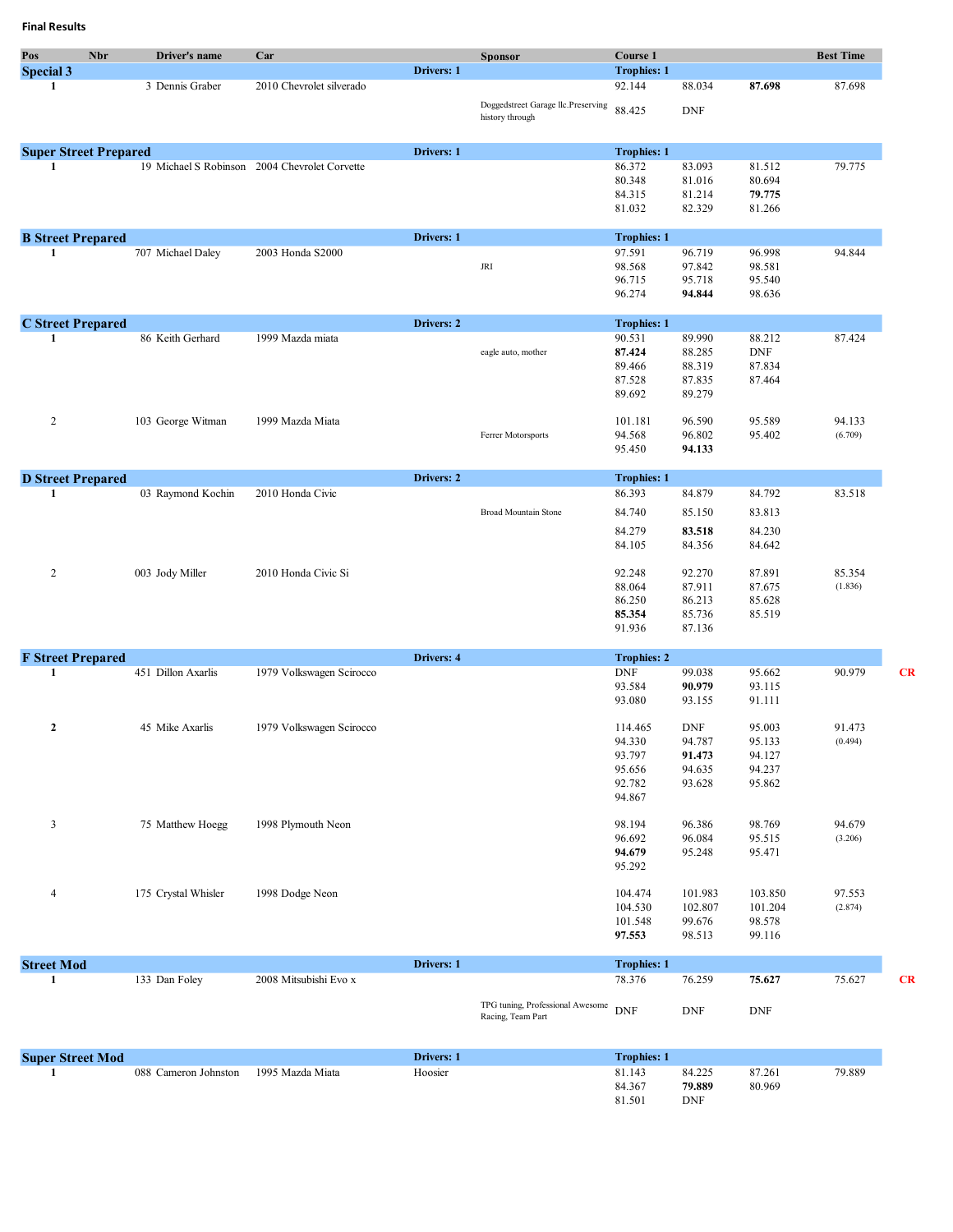| Pos                                | Nbr | Driver's name       | Car                     |            | <b>Sponsor</b>           | Course 1                         |                   |                   | <b>Best Time</b>  |    |
|------------------------------------|-----|---------------------|-------------------------|------------|--------------------------|----------------------------------|-------------------|-------------------|-------------------|----|
| <b>Street Mod RWD</b><br>1         |     | 306 Eric Johnson    | 1979 Ford Mustang       | Drivers: 6 |                          | <b>Trophies: 2</b><br>83.552     | 83.705            | 82.550            | 78.565            | CR |
|                                    |     |                     |                         |            | Self & Mazaheri Law, LLC | 82.434                           | 80.663            | 80.162            |                   |    |
|                                    |     |                     |                         |            |                          |                                  |                   |                   |                   |    |
|                                    |     |                     |                         |            |                          | 80.866<br>80.053                 | 79.605            | 78.565            |                   |    |
|                                    |     | 88 Michele Aubele   | 2012 BMW 135i           |            |                          | 89.548                           | 84.047            | 82.598            | 80.301            |    |
| $\mathbf{2}$                       |     |                     |                         |            |                          | 81.659                           | 83.208            | 82.850            | (1.736)           |    |
|                                    |     |                     |                         |            |                          | 84.539                           | 83.833            | 83.253            |                   |    |
|                                    |     |                     |                         |            |                          | 80.729                           | 83.541            | 81.667            |                   |    |
|                                    |     |                     |                         |            |                          | 95.813                           | <b>DNF</b>        | 85.988            |                   |    |
|                                    |     |                     |                         |            |                          | 81.253                           | 82.936            | 80.301            |                   |    |
|                                    |     |                     |                         |            |                          | 81.344                           | DNF               |                   |                   |    |
| $\mathfrak{Z}$                     |     | B4 Gibby Bozicevich | 1999 Chevrolet Camaro   |            |                          | 89.659                           | 88.911            | 89.481            | 83.874            |    |
|                                    |     |                     |                         |            | <b>KGB</b> Racing        | 94.230                           | 86.372            | 87.474            | (3.573)           |    |
|                                    |     |                     |                         |            |                          | 86.252                           | 88.378            | 88.318            |                   |    |
|                                    |     |                     |                         |            |                          | 86.682<br>85.129                 | 86.614<br>84.861  | 86.544<br>83.874  |                   |    |
|                                    |     |                     |                         |            |                          |                                  |                   |                   |                   |    |
| 4                                  |     | 99 Bill Feist       | 1986 Ford Mustang       |            | J&E Sheetmetal           | 91.099<br>86.753                 | 88.006            | 93.767            | 86.753<br>(2.879) |    |
|                                    |     | L8 Kris Reid        | 1999 Chevrolet Camaro   |            |                          |                                  |                   |                   |                   |    |
| 5                                  |     |                     |                         |            |                          | 100.903<br>91.703                | 99.553<br>93.233  | 89.948<br>91.361  | 88.401<br>(1.648) |    |
|                                    |     |                     |                         |            |                          | 94.083                           | 90.210            | 92.227            |                   |    |
|                                    |     |                     |                         |            |                          | 93.590                           | 90.699            | 89.128            |                   |    |
|                                    |     |                     |                         |            |                          | 92.681                           | 91.684            | 89.203            |                   |    |
|                                    |     |                     |                         |            |                          | 88.401                           |                   |                   |                   |    |
| 6                                  |     | 1111 Lauren Feist   | 1986 Ford Mustang       |            |                          | 106.993                          | <b>DNF</b>        | DNF               | 96.031            |    |
|                                    |     |                     |                         |            | J&E Sheetmetal           | 112.802                          | 112.327           | 107.017           | (7.630)           |    |
|                                    |     |                     |                         |            |                          | 104.755                          | 99.419            | 97.715            |                   |    |
|                                    |     |                     |                         |            |                          | 96.807                           | 96.031            | 96.888            |                   |    |
|                                    |     |                     |                         |            |                          | 96.987                           | 96.270            | 96.353            |                   |    |
| <b>Street Mod FWD</b>              |     |                     |                         | Drivers: 3 |                          | <b>Trophies: 1</b>               |                   |                   |                   |    |
| 1                                  |     | 242 Tim Lewis       | 2009 Honda Civic Si     |            |                          | 86.286                           | 83.871            | 81.982            | 81.487            |    |
|                                    |     |                     |                         |            | Absolute Pro-formance    | 81.576                           | 82.363            | 82.157            |                   |    |
|                                    |     |                     |                         |            |                          | 82.788                           | 82.085            | 81.576            |                   |    |
|                                    |     |                     |                         |            |                          | 82.171                           | 81.487            | 82.418            |                   |    |
|                                    |     |                     |                         |            |                          | 82.289                           | 82.431            |                   |                   |    |
| $\overline{c}$                     |     | 142 Jason Fraley    | 2006 Audi A3            |            |                          | DNF                              | 83.689            | 83.337            | 82.208            |    |
|                                    |     |                     |                         |            | PYROTECT, D2 RACING      | 84.552                           | 82.927            | 83.173            | (0.721)           |    |
|                                    |     |                     |                         |            |                          | 82.331                           | 82.243            | 82.208            |                   |    |
|                                    |     |                     |                         |            |                          | 82.750                           | 142.744           |                   |                   |    |
| 3                                  |     | 198 Tom Daggett     | 1995 Honda Civic        |            |                          | 96.164                           | 94.996            | 93.494            | 88.946            |    |
|                                    |     |                     |                         |            |                          | 92.115                           | 92.765            | 91.507            | (6.738)           |    |
|                                    |     |                     |                         |            |                          | 92.028                           | 90.367            | 90.899            |                   |    |
|                                    |     |                     |                         |            |                          | 90.166                           | 90.136            | 88.946            |                   |    |
|                                    |     |                     |                         |            |                          | 90.416                           | 89.253            |                   |                   |    |
| <b>Time Trial National - T5</b>    |     |                     |                         | Drivers: 1 |                          | <b>Trophies: 1</b>               |                   |                   |                   |    |
| 1                                  |     | 1 Stephen c Hyatt   | 2014 Mazda MAZDA2       |            |                          | 103.793                          | 102.292           | 101.281           | 97.103            | CR |
|                                    |     |                     |                         |            | Atspeed SMS,             | 101.616<br>101.134               | 101.713<br>98.908 | 101.251<br>97.103 |                   |    |
|                                    |     |                     |                         |            |                          | 97.468                           | 98.209            | 97.472            |                   |    |
|                                    |     |                     |                         |            |                          | 98.726                           | 99.090            | 98.743            |                   |    |
|                                    |     |                     |                         |            |                          | 98.768                           | 97.986            | 99.073            |                   |    |
|                                    |     |                     |                         |            |                          | 99.036                           | 98.936            |                   |                   |    |
| <b>Time Trial National M3</b>      |     |                     |                         | Drivers: 1 |                          | <b>Trophies: 1</b>               |                   |                   |                   |    |
| 1                                  |     | 73 Gregory Helm     | 2003 Hyundai Tiburon GT |            |                          | 99.159                           | 99.488            | 97.192            | 92.301            | CR |
|                                    |     |                     |                         |            | HDR engine development   | 95.424                           | 95.415            | 94.117            |                   |    |
|                                    |     |                     |                         |            |                          | 94.297                           | 93.327            | 93.427            |                   |    |
|                                    |     |                     |                         |            |                          | 93.425                           | 93.030            | 92.301            |                   |    |
|                                    |     |                     |                         |            |                          | 93.658<br>93.536                 | 93.565<br>93.406  | 92.951<br>93.000  |                   |    |
|                                    |     |                     |                         |            |                          |                                  |                   |                   |                   |    |
| <b>Time Trial National M1</b><br>1 |     | 71 Chris Rawlings   | 1990 Mazda Miata        | Drivers: 1 |                          | <b>Trophies: 1</b><br><b>DNF</b> | 94.683            | 93.352            | 87.982            | CR |
|                                    |     |                     |                         |            |                          | 90.956                           | 90.558            | 92.263            |                   |    |
|                                    |     |                     |                         |            |                          | 90.127                           | 90.283            | 89.871            |                   |    |
|                                    |     |                     |                         |            |                          | 88.795                           | 89.567            | 87.982            |                   |    |
|                                    |     |                     |                         |            |                          | DNF                              |                   |                   |                   |    |
|                                    |     |                     |                         |            |                          |                                  |                   |                   |                   |    |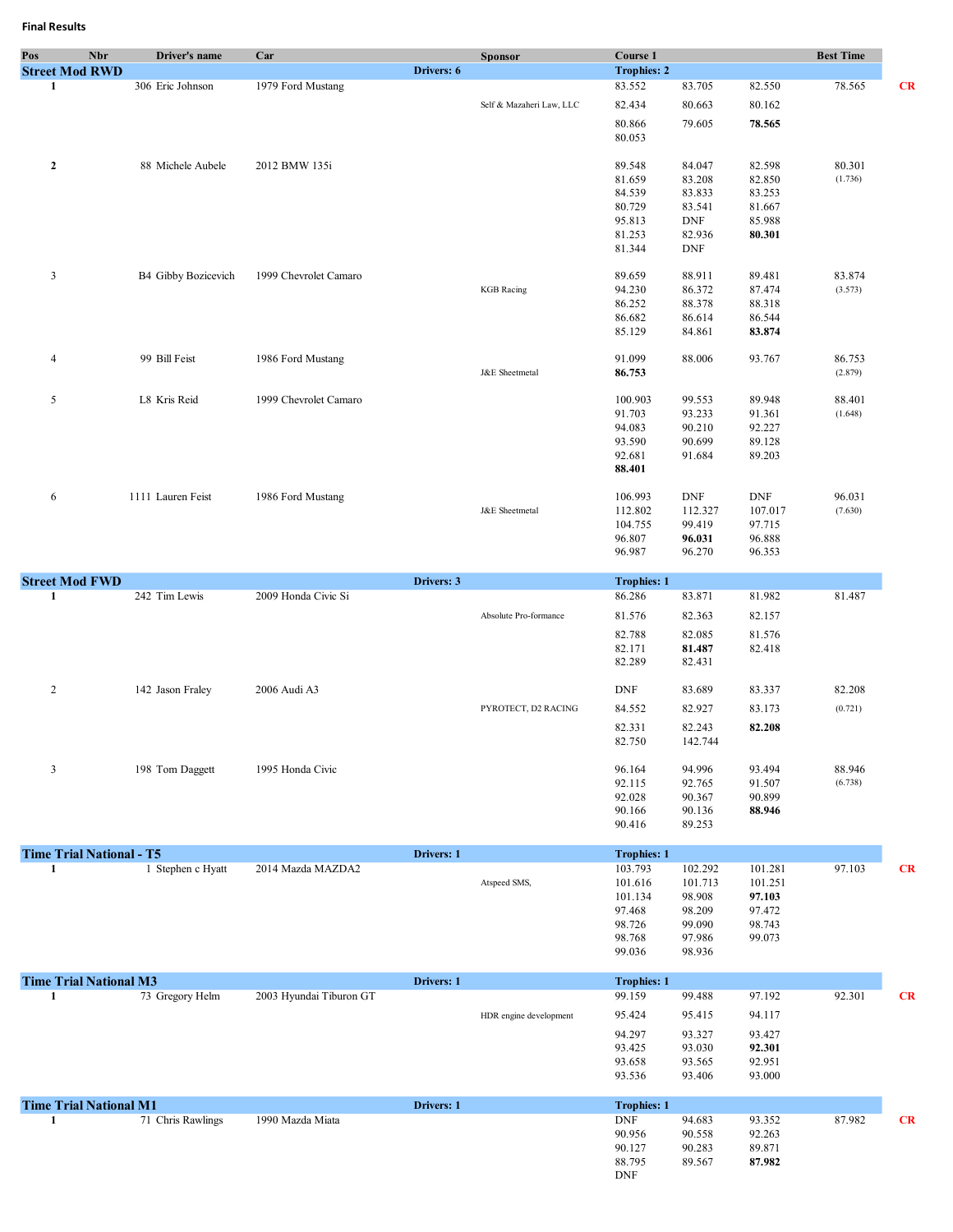



# **2022 Spring Jefferson Dash Blue Mountain Region - SCCA May 28-29, 2022 Event 1 PHA Championship Event**



www.ProntoTimingSystem.com

### **Overall Raw Results**

| Pos Name              | <b>Class</b>   | <b>Number</b>  | <b>Best Time</b> | <b>From Previous</b> | <b>From Top</b> |
|-----------------------|----------------|----------------|------------------|----------------------|-----------------|
| 1 Mark Aubele         | SPO            | 53             | 73.465           |                      |                 |
| 2 Bill Feist          | <b>FS</b>      | 95             | 74.400           | $-0.935$             | $-0.935$        |
| 3 Dave Cutchins       | <b>FS</b>      | 94             | 74.892           | $-0.492$             | $-1.427$        |
| 4 Dan Foley           | SM             | 133            | 75.627           | $-0.735$             | $-2.162$        |
| 5 Bob Gardner         | S <sub>1</sub> | $\overline{4}$ | 76.332           | $-0.705$             | $-2.867$        |
| 6 George Bowland      | S <sub>1</sub> | 11             | 76.917           | $-0.585$             | $-3.452$        |
| 7 Eric Johnson        | <b>SMR</b>     | 306            | 78.565           | $-1.648$             | $-5.100$        |
| 8 Michael S Robinson  | <b>SSP</b>     | 19             | 79.775           | $-1.210$             | $-6.310$        |
| 9 Cameron Johnston    | SSM            | 088            | 79.889           | $-0.114$             | $-6.424$        |
| 10 Michele Aubele     | <b>SMR</b>     | 88             | 80.301           | $-0.412$             | $-6.836$        |
| 11 Stanford Vann      | H <sub>3</sub> | 48             | 81.062           | $-0.761$             | $-7.597$        |
| 12 Tim Lewis          | <b>SMF</b>     | 242            | 81.487           | $-0.425$             | $-8.022$        |
| 13 Greg Hagan         | CF             | 31             | 81.594           | $-0.107$             | $-8.129$        |
| 14 Michael Company    | <b>CF</b>      | 90             | 81.631           | $-0.037$             | $-8.166$        |
| 15 Jason Fraley       | <b>SMF</b>     | 142            | 82.208           | $-0.577$             | $-8.743$        |
| 16 Raymond Kochin     | <b>DSP</b>     | 03             | 83.518           | $-1.310$             | $-10.053$       |
| 17 Gibby Bozicevich   | <b>SMR</b>     | <b>B4</b>      | 83.874           | $-0.356$             | $-10.409$       |
| 18 Jody Miller        | <b>DSP</b>     | 003            | 85.354           | $-1.480$             | $-11.889$       |
| 19 James Weinheimer   | S <sub>2</sub> | 160            | 85.534           | $-0.180$             | $-12.069$       |
| 20 Bill Feist         | SMR            | 99             | 86.753           | $-1.219$             | $-13.288$       |
| 21 Bryan Fritzler     | <b>ASR</b>     | 21             | 86.768           | $-0.015$             | $-13.303$       |
| 22 Keith Gerhard      | <b>CSP</b>     | 86             | 87.424           | $-0.656$             | $-13.959$       |
| 23 Dennis Graber      | S <sub>3</sub> | 3              | 87.698           | $-0.274$             | $-14.233$       |
| 24 Chris Rawlings     | TTN-M1         | 71             | 87.982           | $-0.284$             | $-14.517$       |
| 25 Kris Reid          | <b>SMR</b>     | L8             | 88.401           | $-0.419$             | $-14.936$       |
| 26 Thomas Vincent     | SPO            | 91             | 88.428           | $-0.027$             | $-14.963$       |
| 27 Tom Daggett        | <b>SMF</b>     | 198            | 88.946           | $-0.518$             | $-15.481$       |
| 28 Dillon Axarlis     | <b>FSP</b>     | 451            | 90.979           | $-2.033$             | $-17.514$       |
| 29 Rick Terrill       | T <sub>3</sub> | 97             | 91.192           | $-0.213$             | $-17.727$       |
| 30 Tammy Oswald       | <b>FV</b>      | 099            | 91.238           | $-0.046$             | $-17.773$       |
| 31 Steven Hirschtritt | H <sub>4</sub> | 61             | 91.347           | $-0.109$             | $-17.882$       |
| 32 Mike Axarlis       | <b>FSP</b>     | 45             | 91.473           | $-0.126$             | $-18.008$       |
| 33 james weinheimer   | S <sub>2</sub> | 1161           | 92.113           | $-0.640$             | $-18.648$       |
| 34 Gregory Helm       | TTN-M3         | 73             | 92.301           | $-0.188$             | $-18.836$       |
| 35 Robert Oswald Jr.  | IM             | 181            | 93.649           | $-1.348$             | $-20.184$       |
| 36 George Witman      | <b>CSP</b>     | 103            | 94.133           | $-0.484$             | $-20.668$       |
| 37 Neil Peterson      | <b>SV</b>      | 711            | 94.351           | $-0.218$             | $-20.886$       |
| 38 Donald Kennedy     | RALFI          | 931            | 94.517           | $-0.166$             | $-21.052$       |
| 39 Matthew Hoegg      | <b>FSP</b>     | 75             | 94.679           | $-0.162$             | $-21.214$       |
| 40 Alan Lesher        | FP             | 6              | 94.686           | $-0.007$             | $-21.221$       |
| 41 Michael Daley      | <b>BSP</b>     | 707            | 94.844           | $-0.158$             | $-21.379$       |
| 42 Lauren Feist       | <b>SMR</b>     | 1111           | 96.031           | $-1.187$             | $-22.566$       |
| 43 Stephen c Hyatt    | TTN-T5         | 1              | 97.103           | $-1.072$             | $-23.638$       |
| 44 Crystal Whisler    | <b>FSP</b>     | 175            | 97.553           | $-0.450$             | $-24.088$       |
| 45 James Oswald       | <b>ITB</b>     | 188            | 99.599           | $-2.046$             | $-26.134$       |
| 46 Anthony Lepera     | FS.            | 51             | 100.173          | $-0.574$             | $-26.708$       |